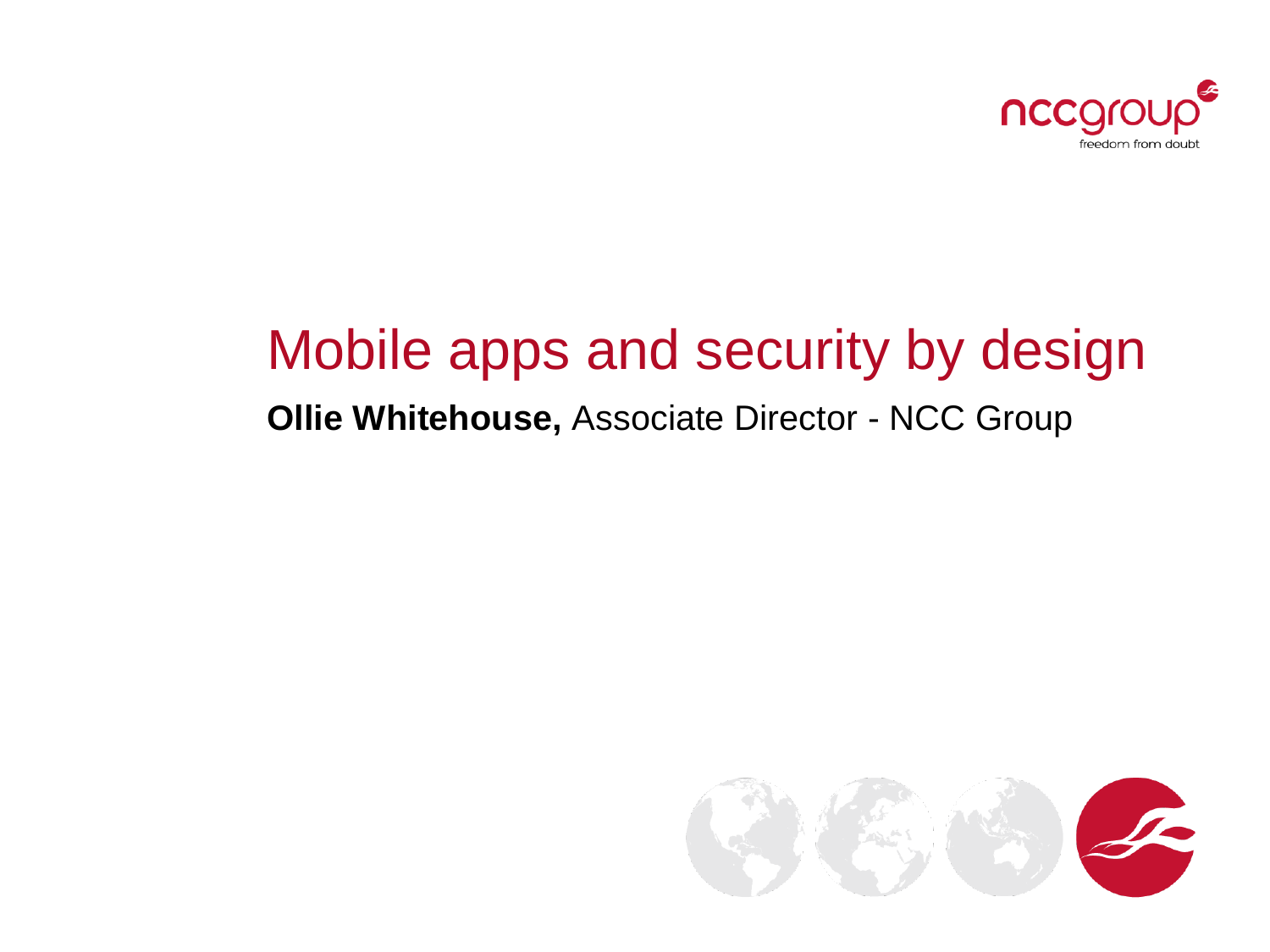

# Agenda

- **Challenges**
- **Benefits**
	- Features
	- Privacy
	- Product security
- **Assurance and COTS**
- **Response planning**



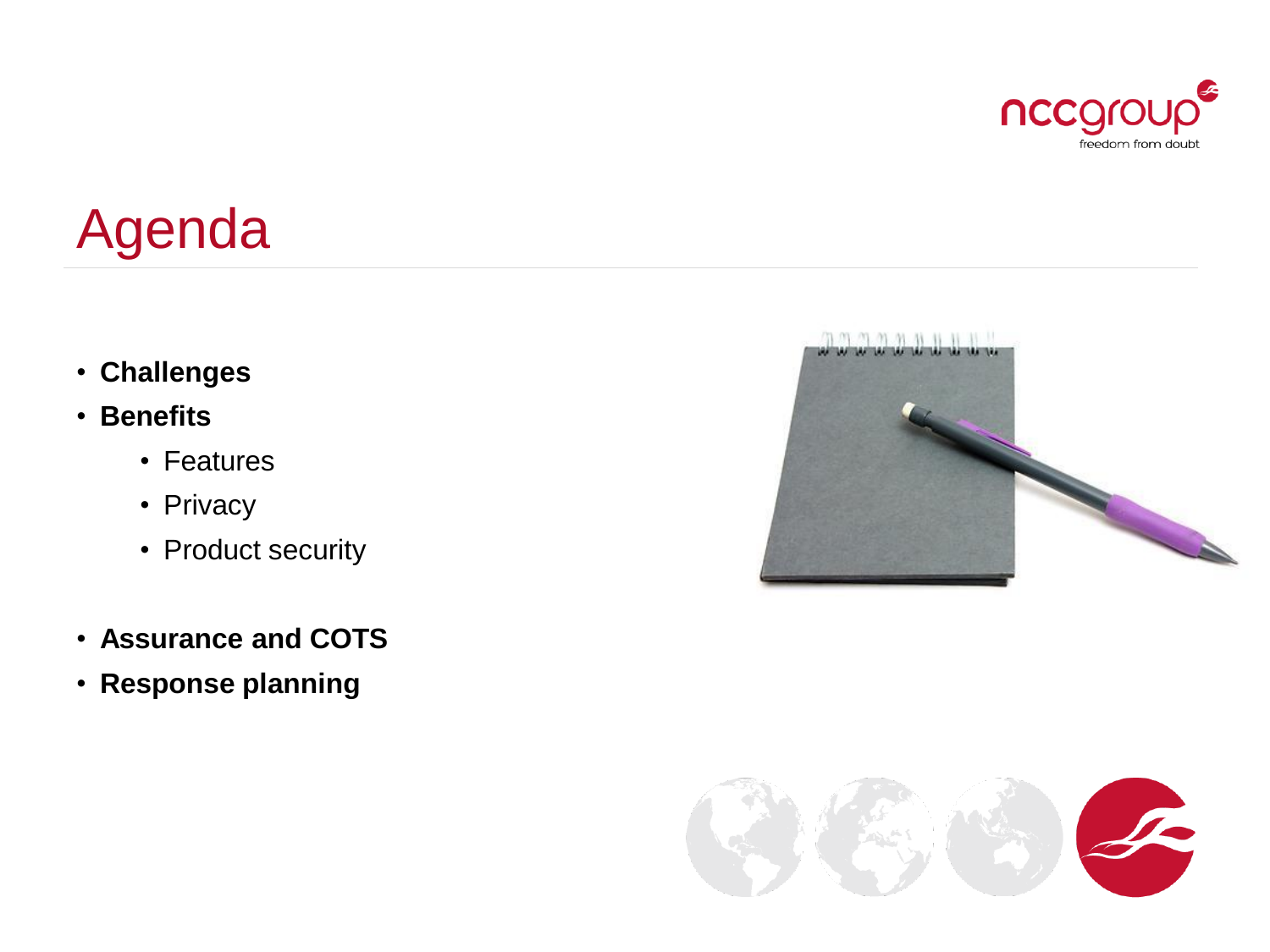

### Problem Statement

*"How to develop or purchase COTS mobile apps for my enterprise while ensuring security."*

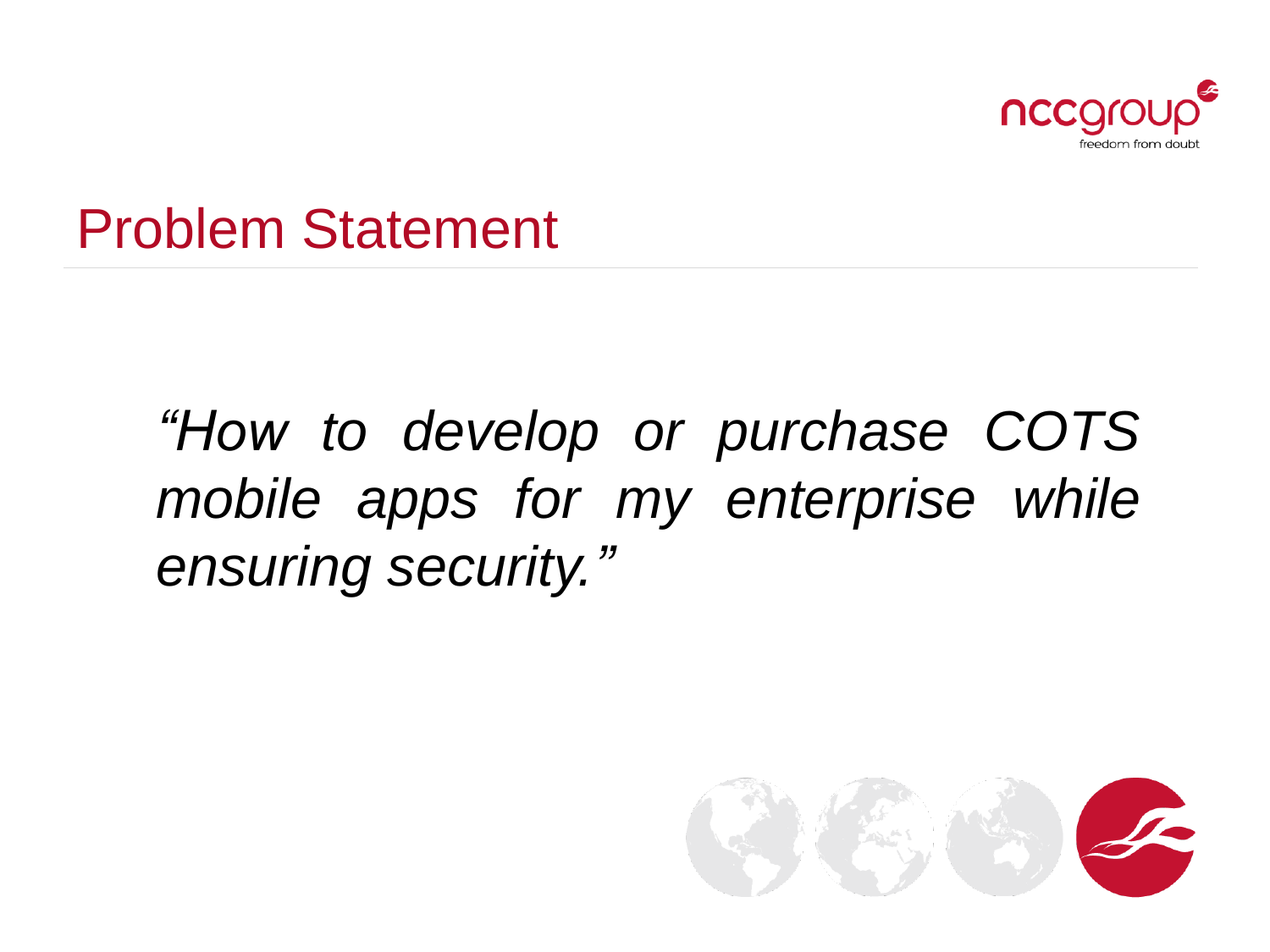

## Real-world challenges

- Cost
- Timelines
- Available security skill-set
- Trust in underlying technologies
- COTS, the big black box



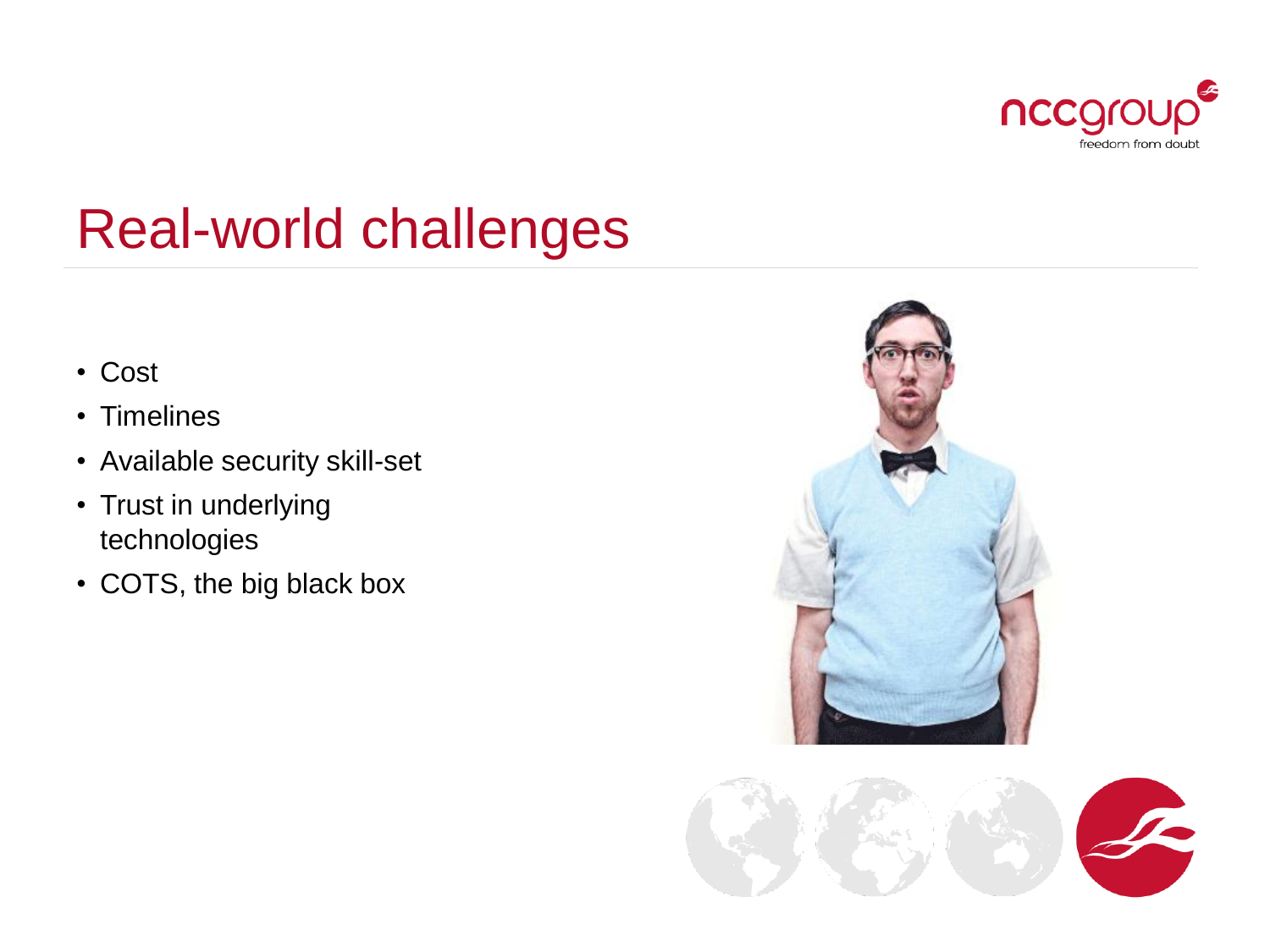

# **Reality**

Last minute security can lead to;

- Poor user experience
- Risk of fundamental flaws
- Implementation issues
- Higher expense and wasted effort
- …. Band-Aid solutions



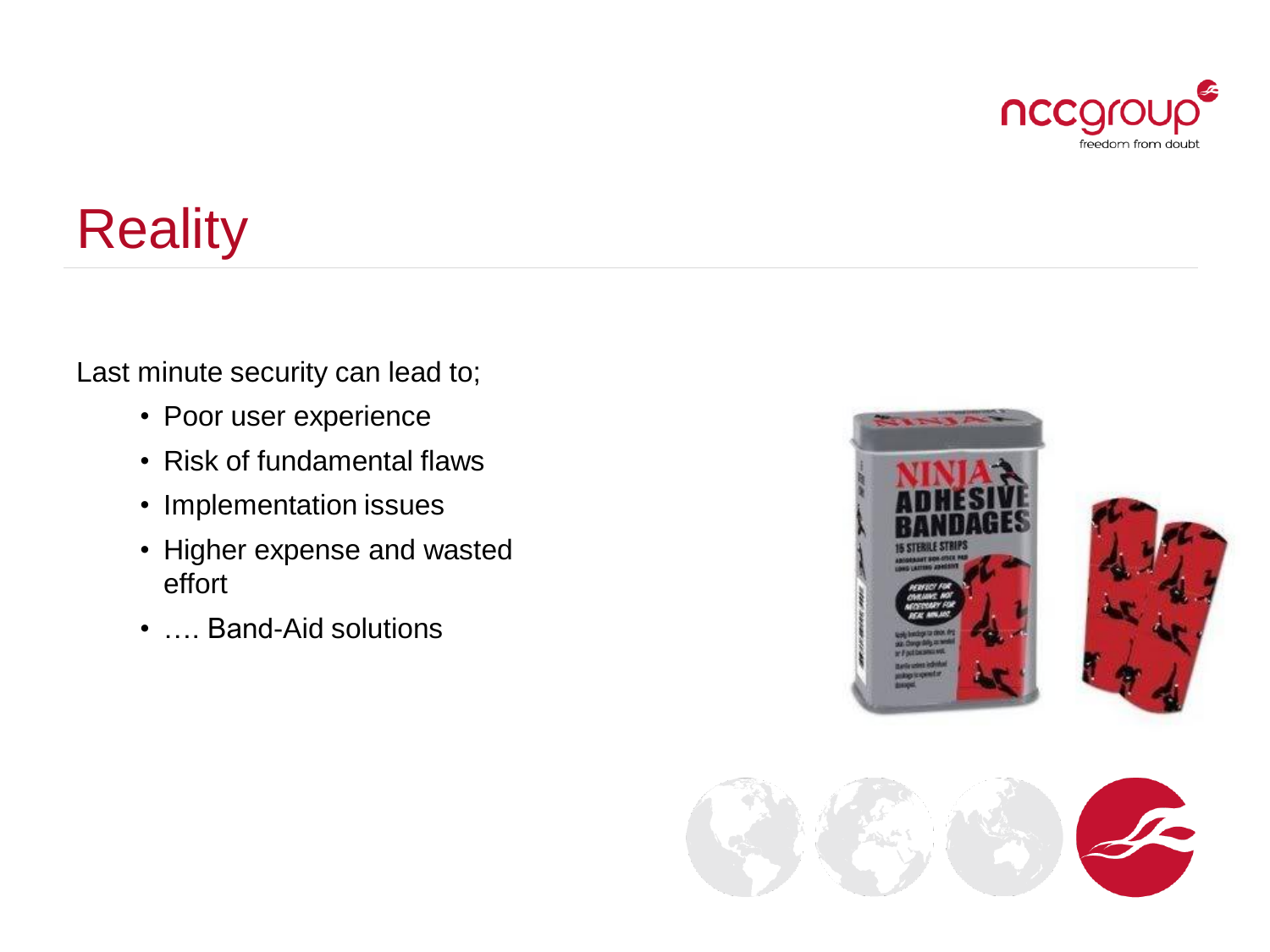

## How do we know this?

Secure Development Life-cycles! Security earlier is;

- Cheaper
- Easier
- More integrated
- Less likely to be wrong

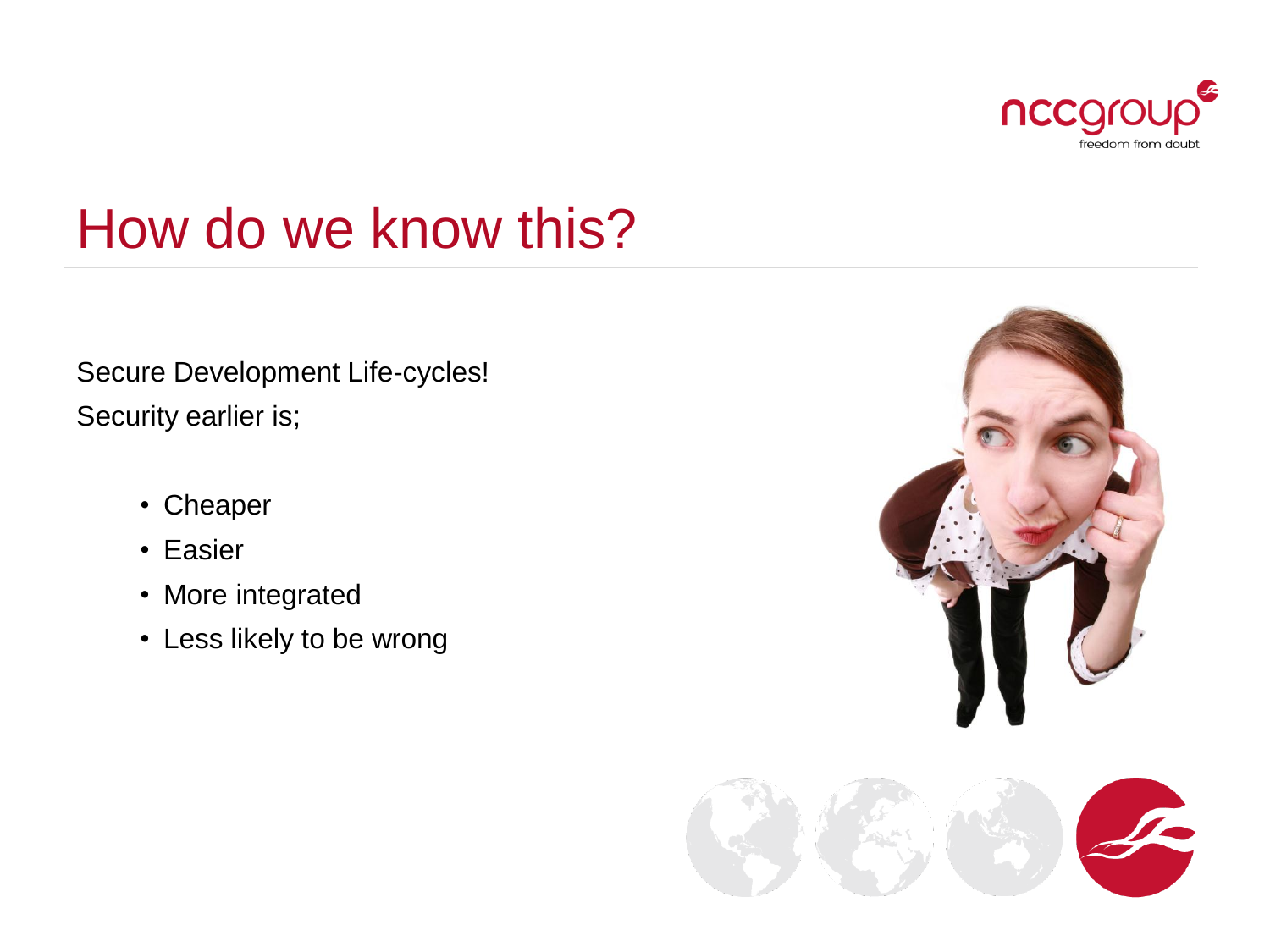

## How do we know this?

#### Issues found during final testing

- Back to development
- Re-testing (functional)

#### Issues found after release

- All of the above
- Customer support costs
- Regulatory, press / brand etc.
- $\bullet$  …

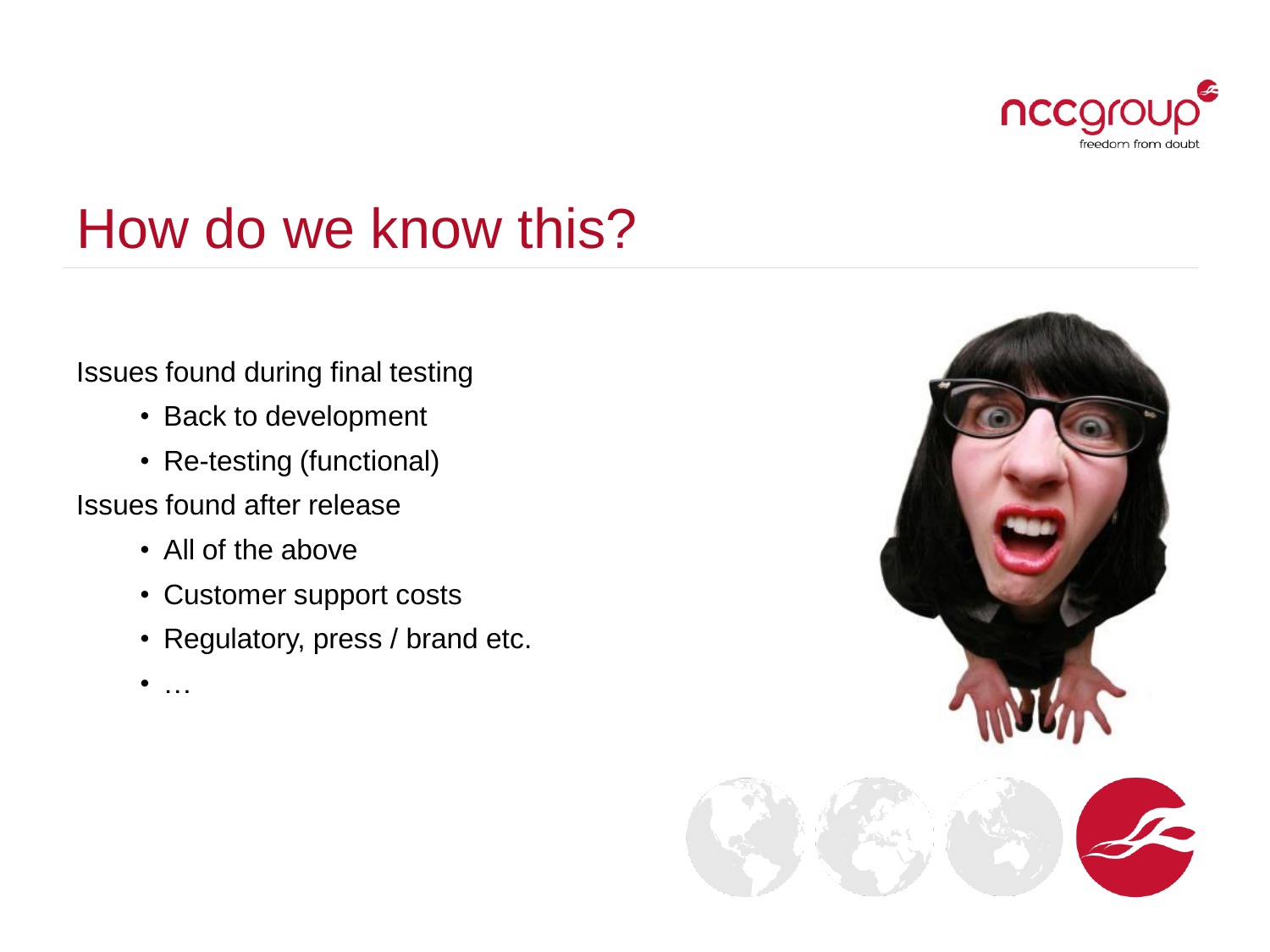

### Put another way..

# *"Those practicing SDL specifically reported visibly better ROI results than the overall population."*

- Forester research

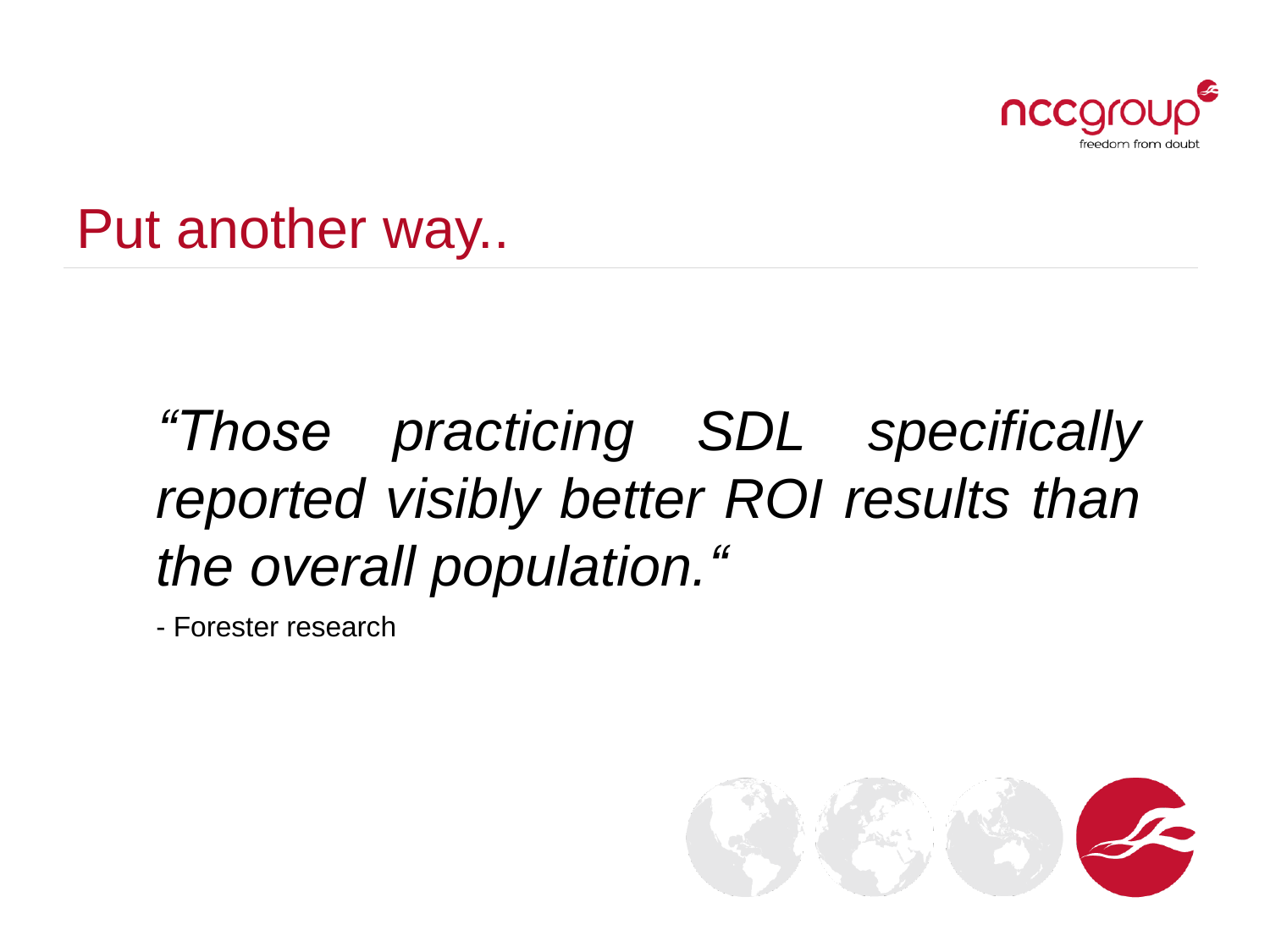

### But it's not without cost…

### ~14% extra effort

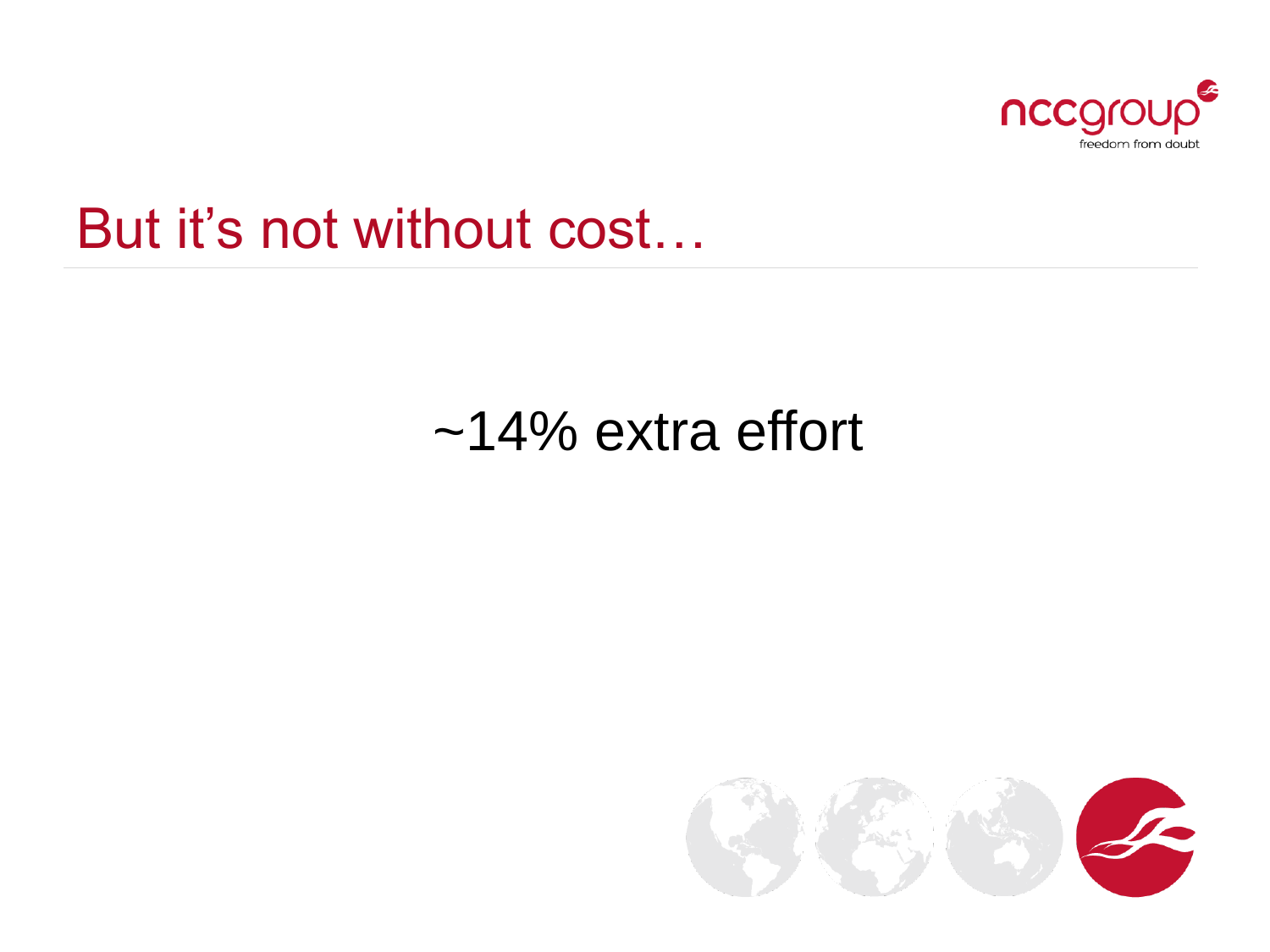

## What do we care about?

#### Functionality

- Security has a bad reputation
- Security is seen as impeding

**Privacy** 

• Users and customers

**Security** 

- Risk and regulator
- Integrity and data protection



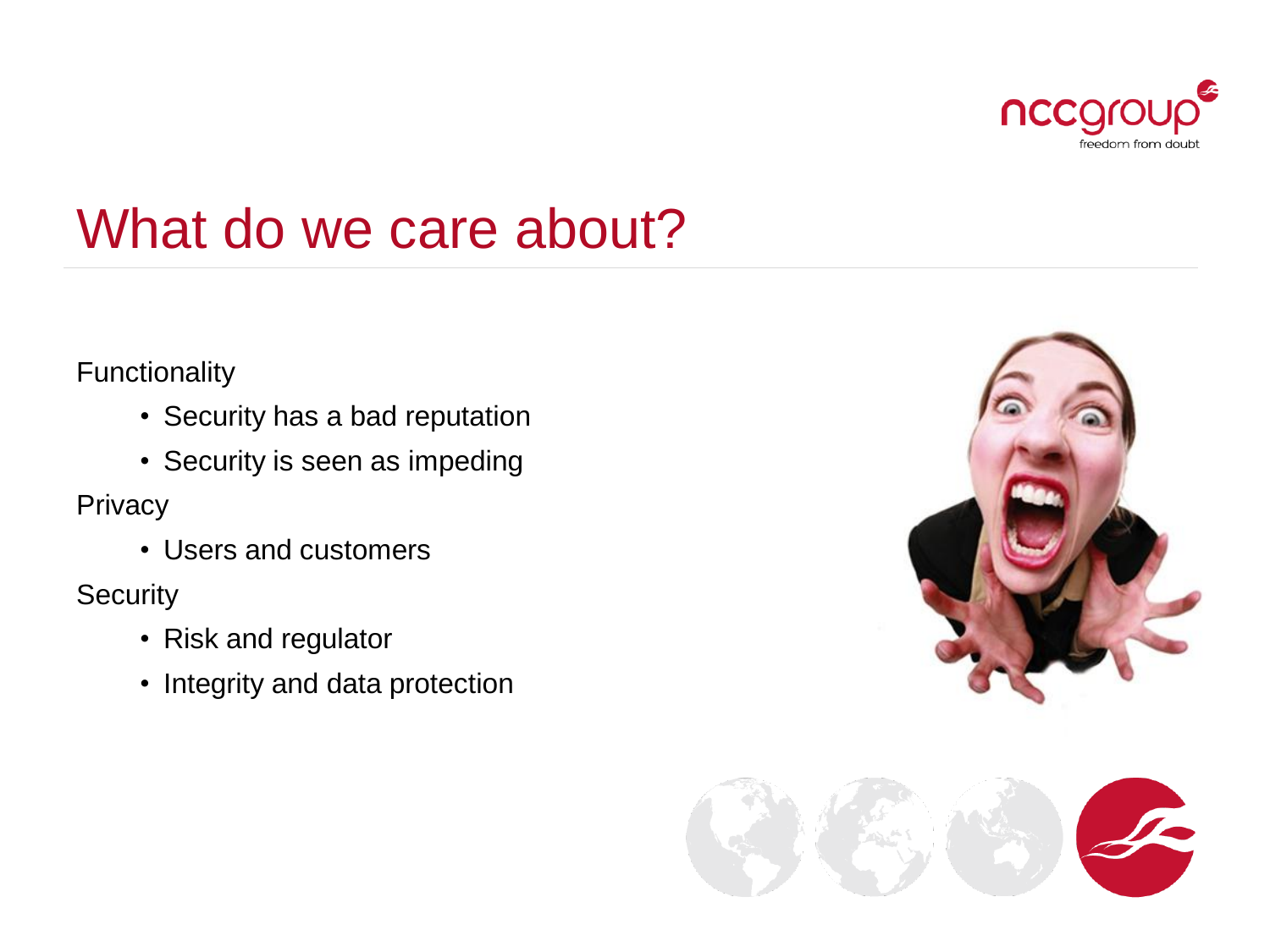

## Feature benefits

- Meet your risk appetite
- User friendly (UX etc.)
- Measured
- Integrated
- Lower risk of fundamental issues



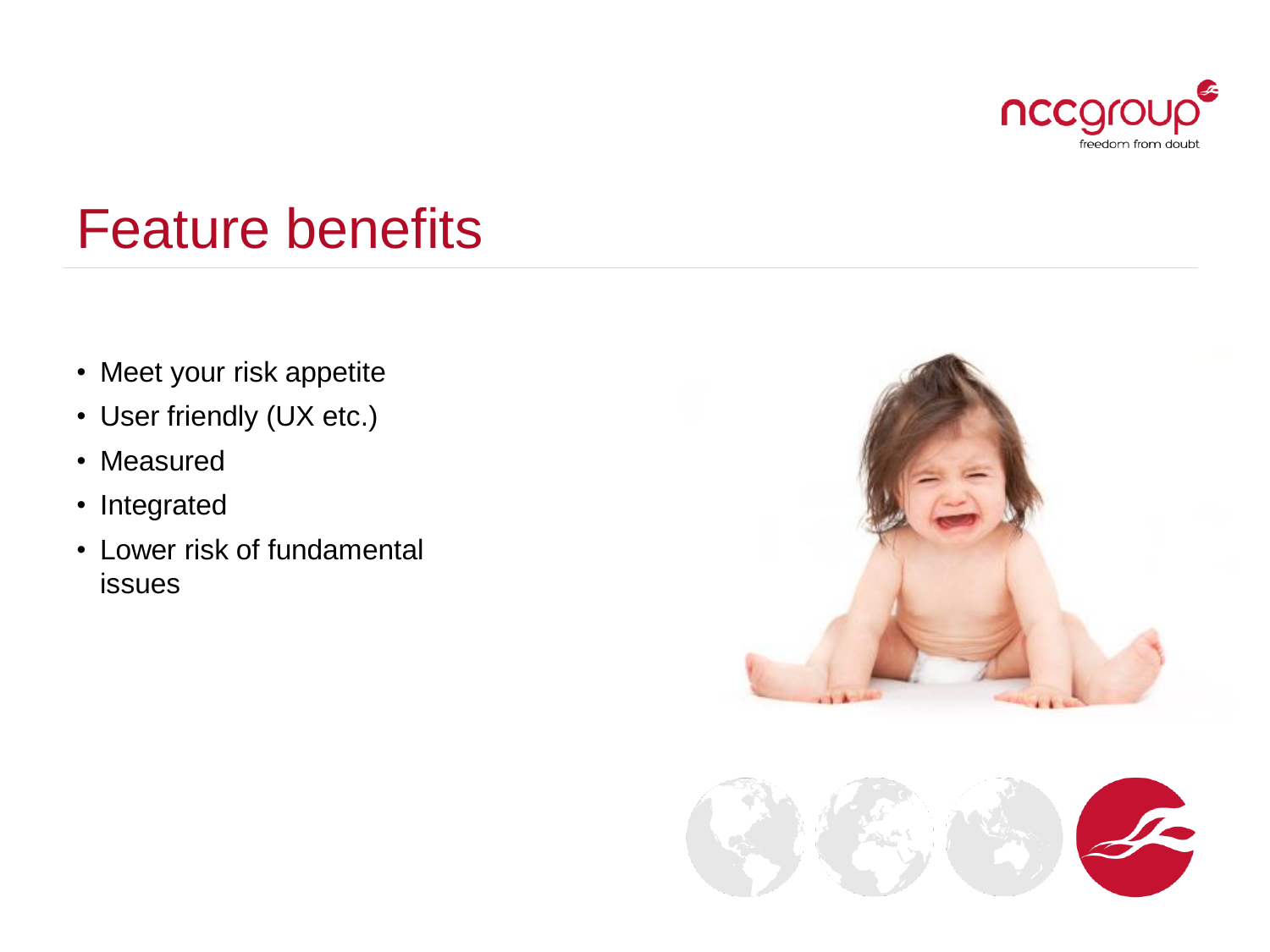

# Privacy benefits

Regulatory compliance

Publically acceptable

- Consumer versus employee
- Internet versus VPN
- … concepts like do not track etc …

#### Consideration around

• What we send, how we send, what we store and how we store



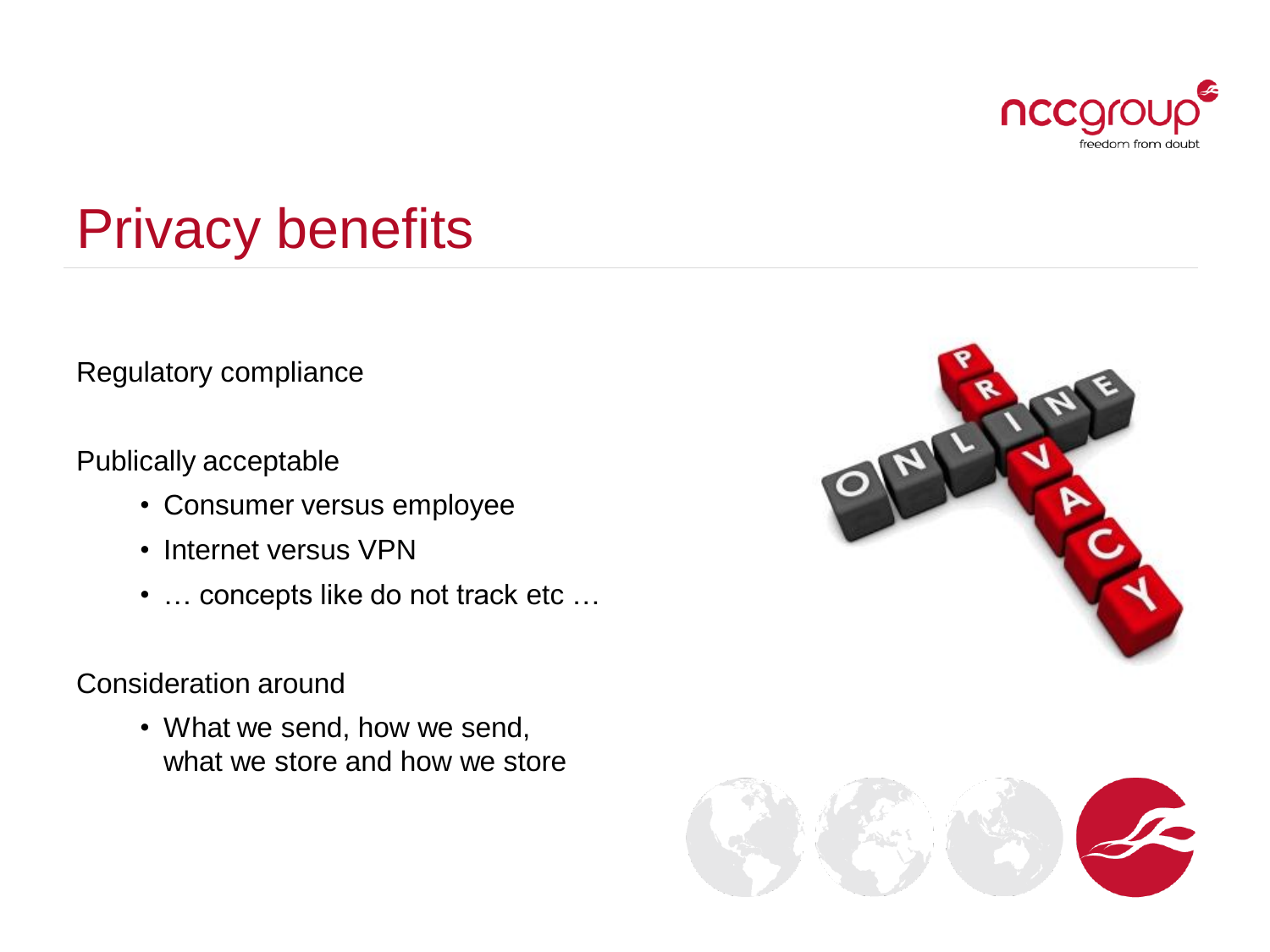

# Security benefits

Baked in (intrinsic to the fabric)

Defence in depth

- Easy (automatic?) to upgrade
- Auditing / logging
- Authentication / authorisation
- Transport security
- Data at rest security

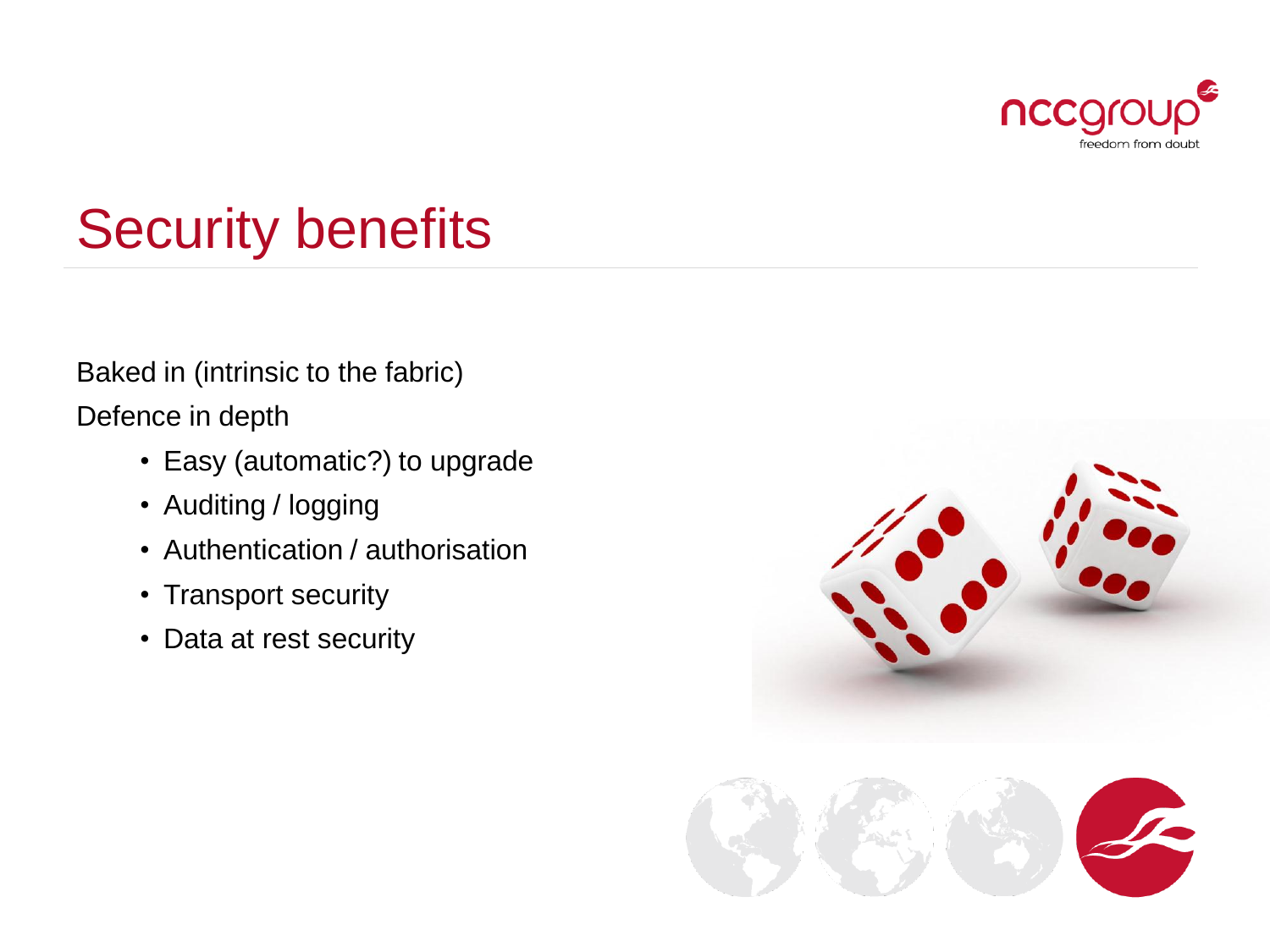

# Mobile security by design

- User experience
- Authentication
- Authorisation
- Storage
- Logging
- Transport
- Upgradability
- Device / user identification



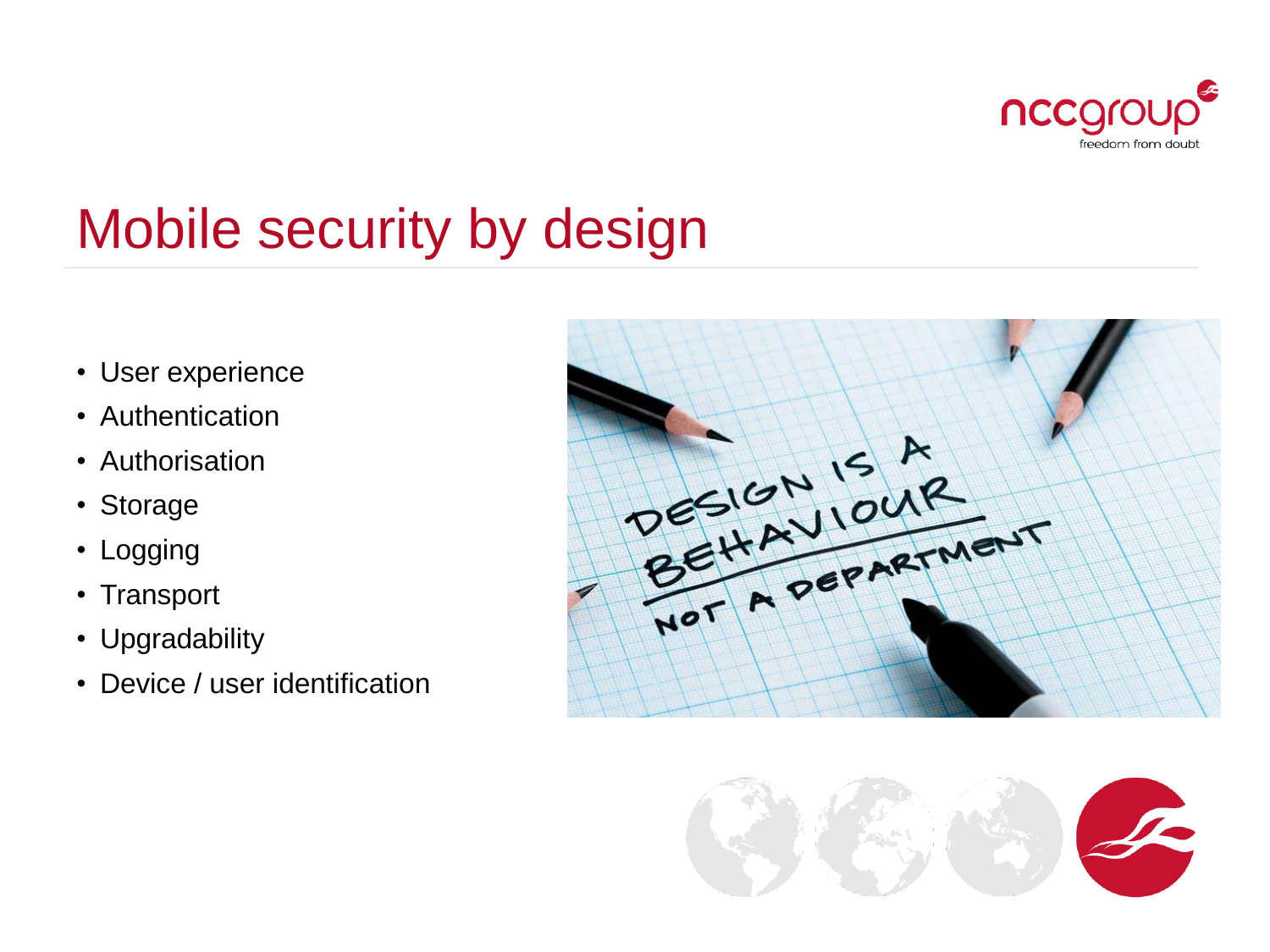

# The COTS challenge

- Marketing buzzword bingo
- 3<sup>rd</sup> party development practices
- Gaining assurance
- … in code and processes
- … ideally via code access (rare!)
- … likely black-box security assessments
- … we don't want to outsource risk



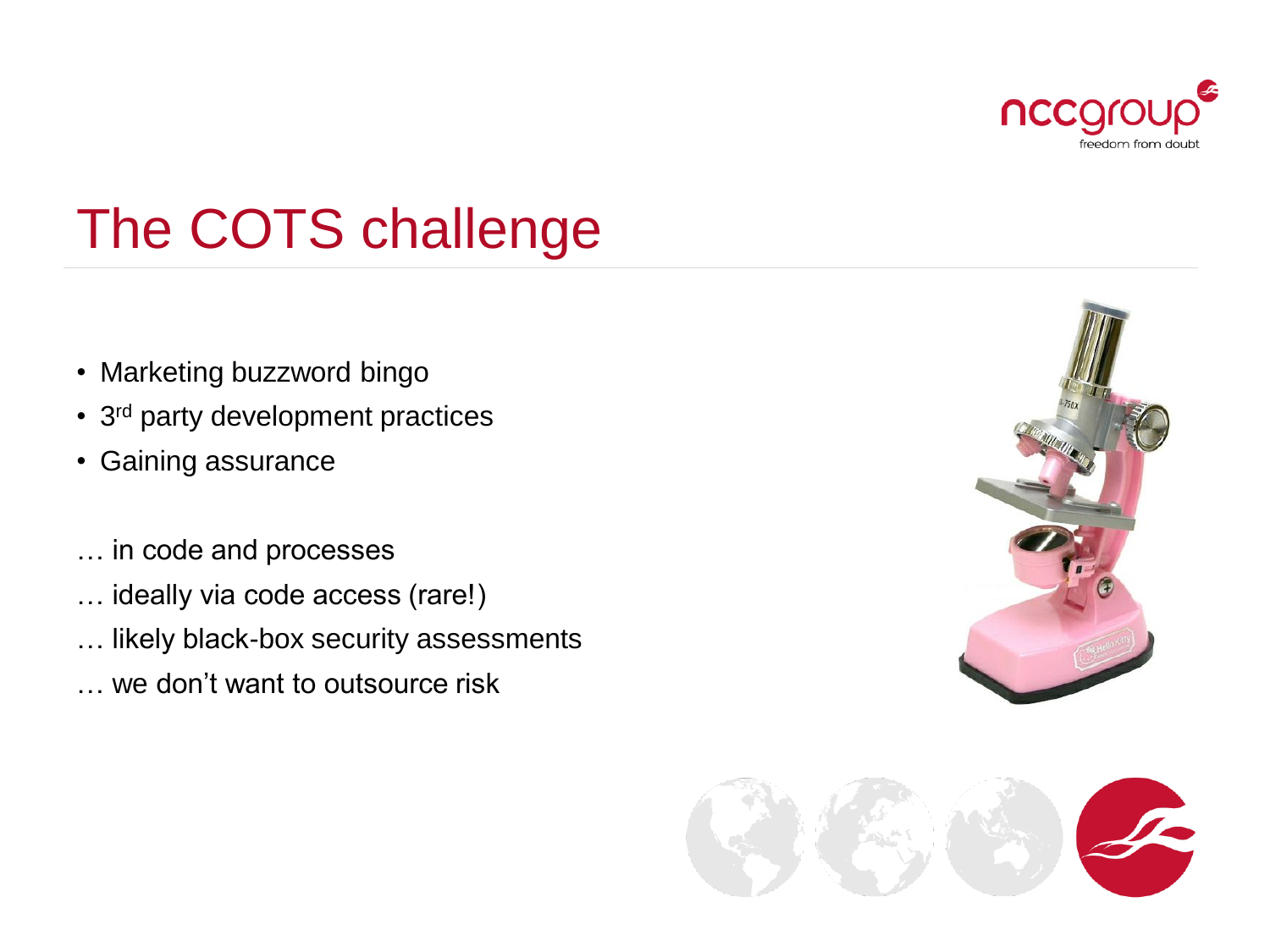

# If it all goes wrong

- Security response processes
- Internally developed
	- Escalation points?
- Vendor relationships
	- Who would you call?
	- Legal agreements?
	- Security SLAs?
	- Short term mitigations?



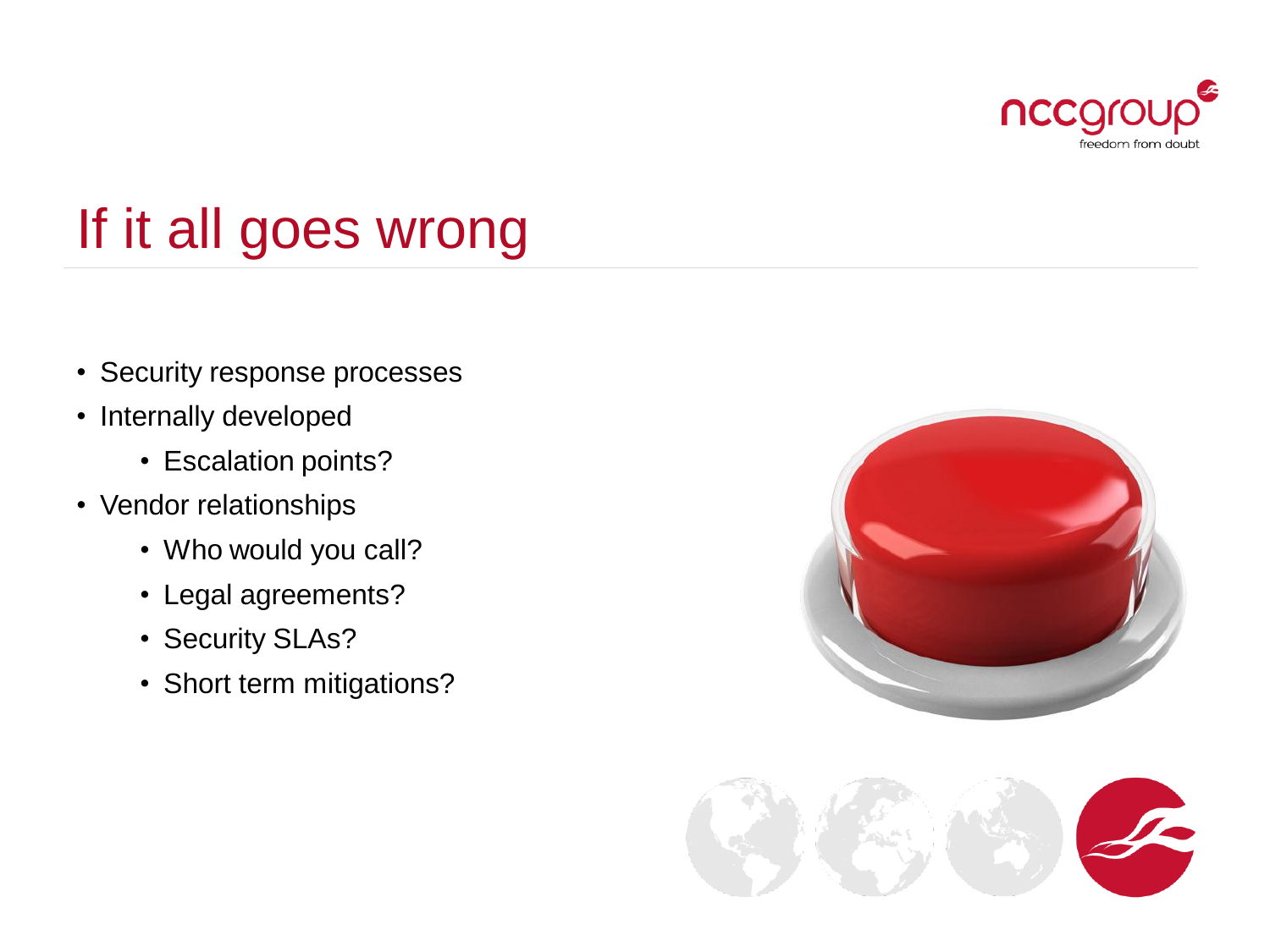

# **Summary**

- Consider security & risk early
- Design security in from the start
- Test security early, test often
- Bigger locks != better security
- Consider user base
- Consider underlying technologies
- Consider tech/user case constraints
- Coax COTS vendors to improve